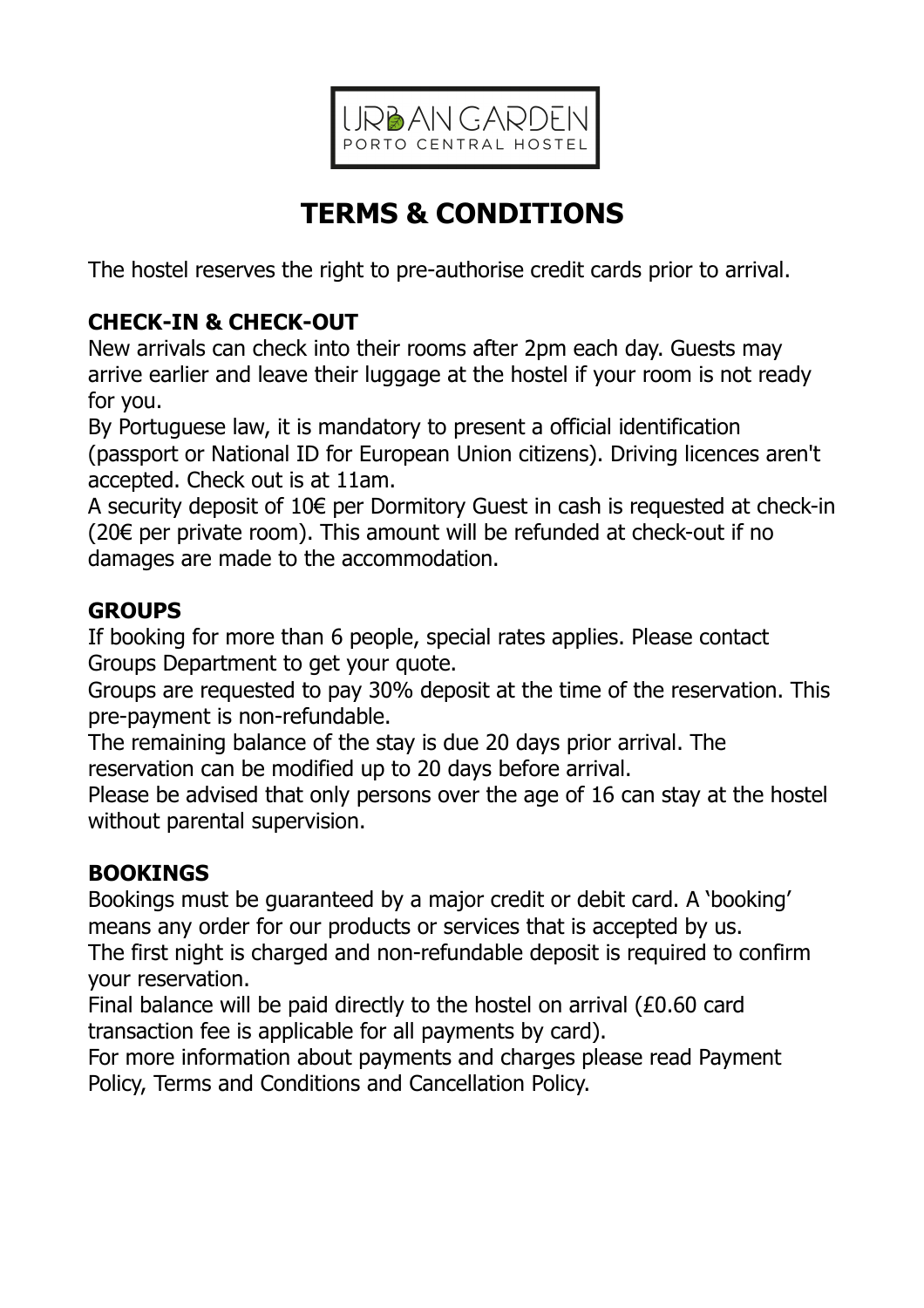

# **AGE RESTRICTION & ROOM ALLOCATION**

Bookings cannot be accepted from any person under age of 18, unless they are accompanied by an adult (over 18) who is staying in the same dorm/room. Families with children aged 18 years and under are welcome, however they must book and pay for all beds in order to make the room private (i.e. in the case of 4 bedded dorms or larger) and inform us accordingly of their booking. At Urban Garden Porto Central Hostel we take great care to allocate beds in a way we think will be best for each customers booking. Please note that when making your booking online, there may be occasions when it might not be possible to allocate all guests in the same room. Please contact us by phone on +351 223 324 063 or by email at [info@urbangarden.pt](mailto:info@urbangarden.pt) with the booking reference and we will be able to inform you if this is the case. Please contact us if you have a bed request (upper/lower bunk), so you can be in the priority list and this will be confirmed to you at checkin time.

### **PRICES**

All published rates include VAT where applicable (and local taxes) at the current rate.

### **PAYMENT POLICY**

For Standard reservations, you will be requested to pay the full stay at the end of your free cancellation window.

For Non-Refundable bookings you will be charged full amount and the total will be non-refundable.

Your credit card details are held on a secure server to guarantee your reservation.

# **CANCELLATION POLICY**

Customers can cancel their reservation at anytime.

All payments already processed cannot be refunded, as per the reservation conditions.

In case of No Show, the full payment will occur.

Non-Refundable bookings have a special discount and are thereby non-Refundable.

For group cancellations, please refer to the "GROUPS" paragraph.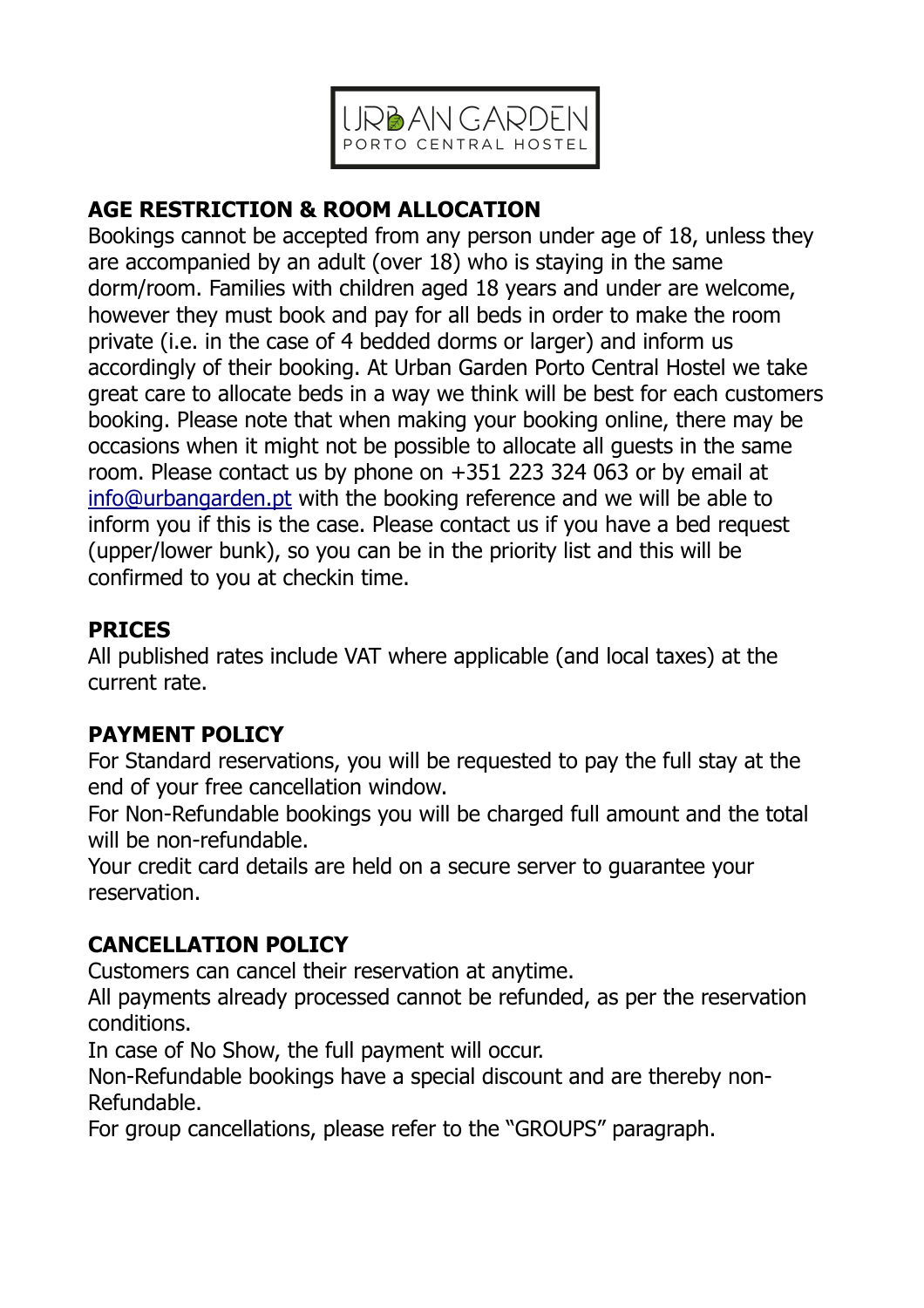

# **AVAILABILITY**

In the rare case that the hostel cannot accept a booking, affected guests will be offered a full refund. In the case of an act of God (strike, war, terrorism attack, etc), the hostel will do its utmost to find an alternative accommodation in another hostel but will not be held responsible if this is not possible.

## **DISCRECTION**

All bookings are subject to availability and Urban Garden Porto Central Hostel reserves the right to decline any booking at its discretion.

To amend your booking, simply email us at [info@urbangarden.pt.](mailto:info@urbangarden.pt) Cancellation charges apply where applicable.

# **PERSONAL PROPERTY**

Guests are asked to use the secure lockers provided, the safety deposit boxes at reception or the luggage storage. It is the guest's responsibility to ensure that their personal belongings are secure at all times. Urban Garden Porto Central Hostels accepts no liability for the loss, theft or damage to property however sustained or caused. Guests will be expected to reimburse the hostel for any damages caused by inappropriate behaviour during their stay at Urban Garden Porto Central Hostels premises.

# **LOST PROPERTY**

Lost property will only be kept for 90 calendar days at Urban Garden Porto Central Hostel, if it is not collected within 90 calendar days, it will be donated to a local charity.

### **GUEST BEHAVIOUR**

The comfort, safety and security of our guests is of paramount importance. Any guest(s) who, in the opinion of our staff, compromise the comfort, safety or security of other guests, staff or local residents will be requested to leave the hostel premises and will not be offered a refund. Guests are expected to respect other guests, staff, local residents and property. We reserve the right to charge guests the cost of rectifying damage, caused by the deliberate, negligent or reckless act of the guest to the hostel's property or structure. Should this damage come to light after the guest has departed, we reserve the right to make a charge to the guest's credit / debit card, or send an invoice for the amount to the registered address.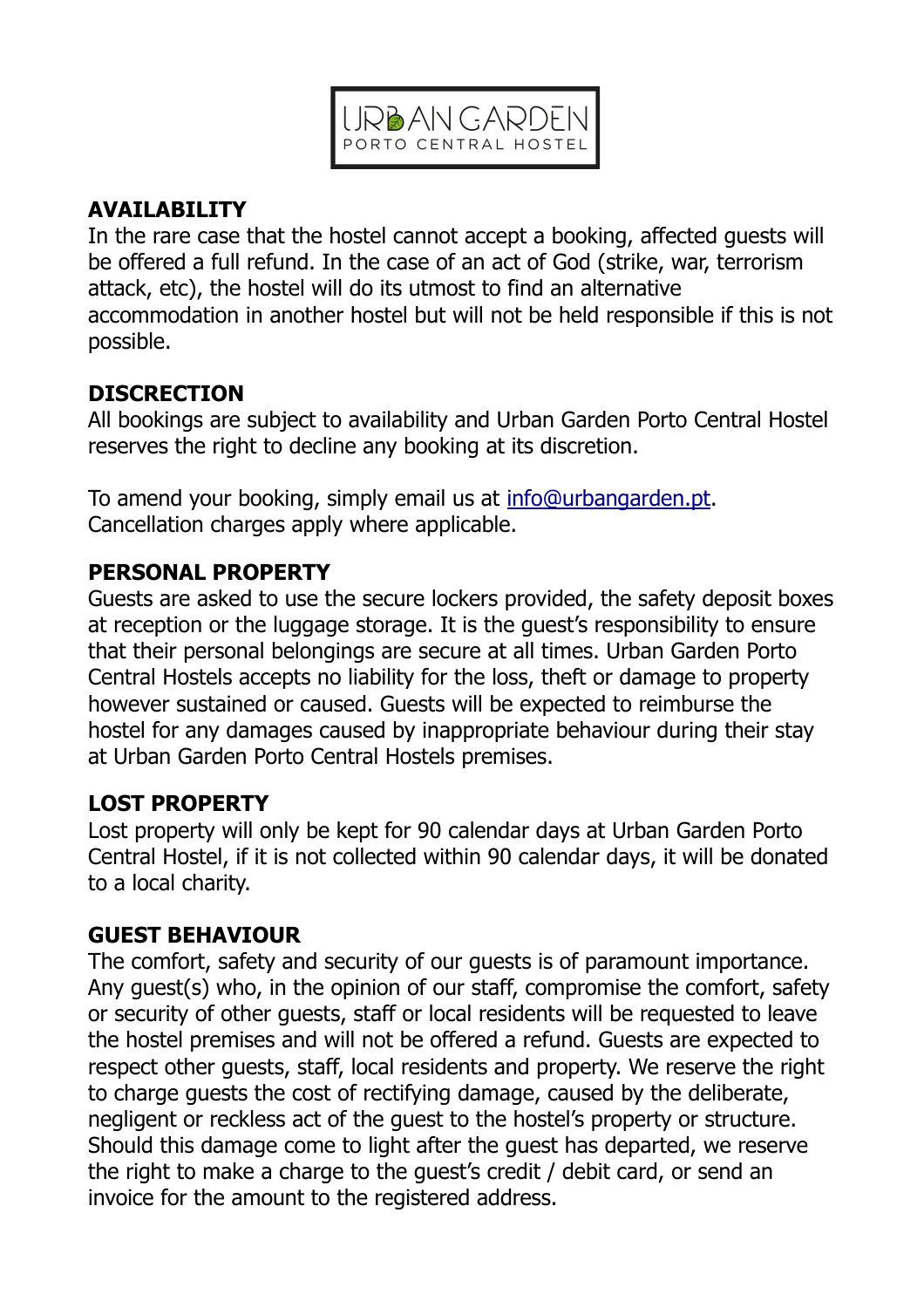

We will however make every effort to rectify any damage internally prior to contracting specialists to make the repairs, and therefore will make every effort to keep any costs that the guest would incur to a minimum. We reserve the right to charge guests the cost of replacing any items that are removed from the premises by them without consent. The charge will be the full replacement amount of the missing item, including any carriage charges. Should the fact that the item is missing come to light after the guest has departed, we reserve the right to make a charge to the guests credit / debit card, or send an invoice for the amount to the registered address. Smoking is not permitted anywhere within Urban Garden Porto Central Hostel premises. Any quest found smoking within the building will be charged a fee of 250 $\epsilon$  in order to cover the extensive cost of restoring the room to a smoke-free condition. Further failure to comply will result in the guest(s) being asked to leave the premises immediately and will not be offered a refund. A smoking area and ashtrays are provided in our garden and outside the building.

### **ANIMALS**

No animals are allowed in the hostel with the exception of guide dogs. This is a consideration of other guests who maybe allergic to pets staying.

### **FOOD & DRINKS**

We serve daily breakfast. Our hostel is licensed to sell alcohol with a bar. Our prices are discounted for the gusts so please take full advantage. No drinks and food are allowed upstairs in the rooms.

Guests with special dietary requirements are advised to inform the hostel of their needs in advance of their arrival. The hostel will use all reasonable endeavours to accommodate such requirements and, where this is not possible, inform the guests about it in advance.

Guests will be informed of breakfast times on arrival.

### **DISABILITY**

The hostel fully complies with all laws from time to time in force regulating the treatment of, and provision for, disabled guests.

Guests with any special requirements pertaining to a disability should inform the hostel of the same prior to their arrival.